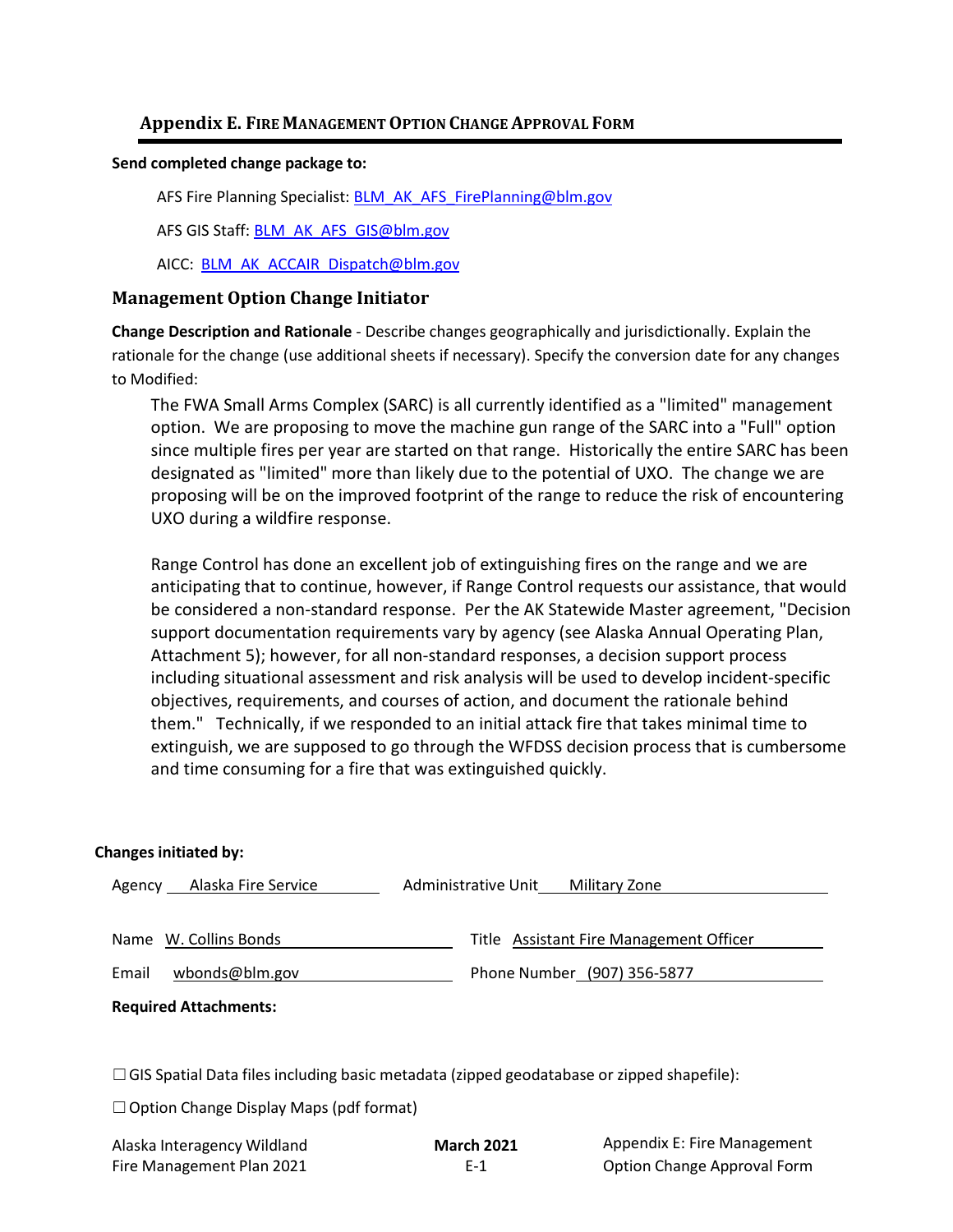☐Other: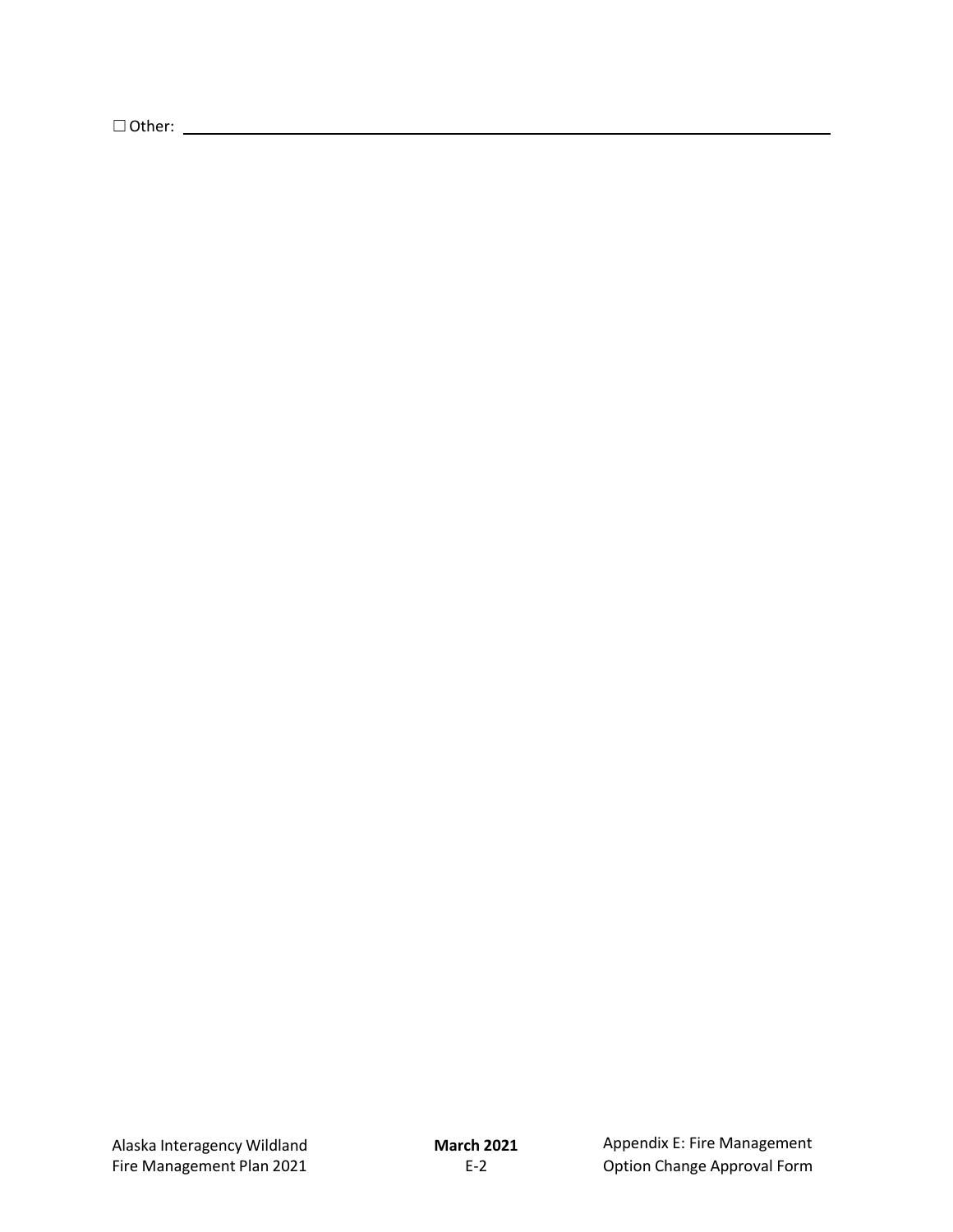# **Jurisdictional Agency Administrator**

The following land manager(s)/owner(s) have approved these fire management option change(s) for the lands that they manage/own.

## **Jurisdictional Agency #1**

USAG-Alaska \_\_\_

Agency

Charles Gibbs, Fire Chief, USAG-Fire Department

GIBBS.CHARLE S.E.1142691651 Digitally signed by GIBBS.CHARLES.E.1142691651 Date: 2022.02.22 08:17:28 -09'00'

Approver Approver Approval Signature/Date